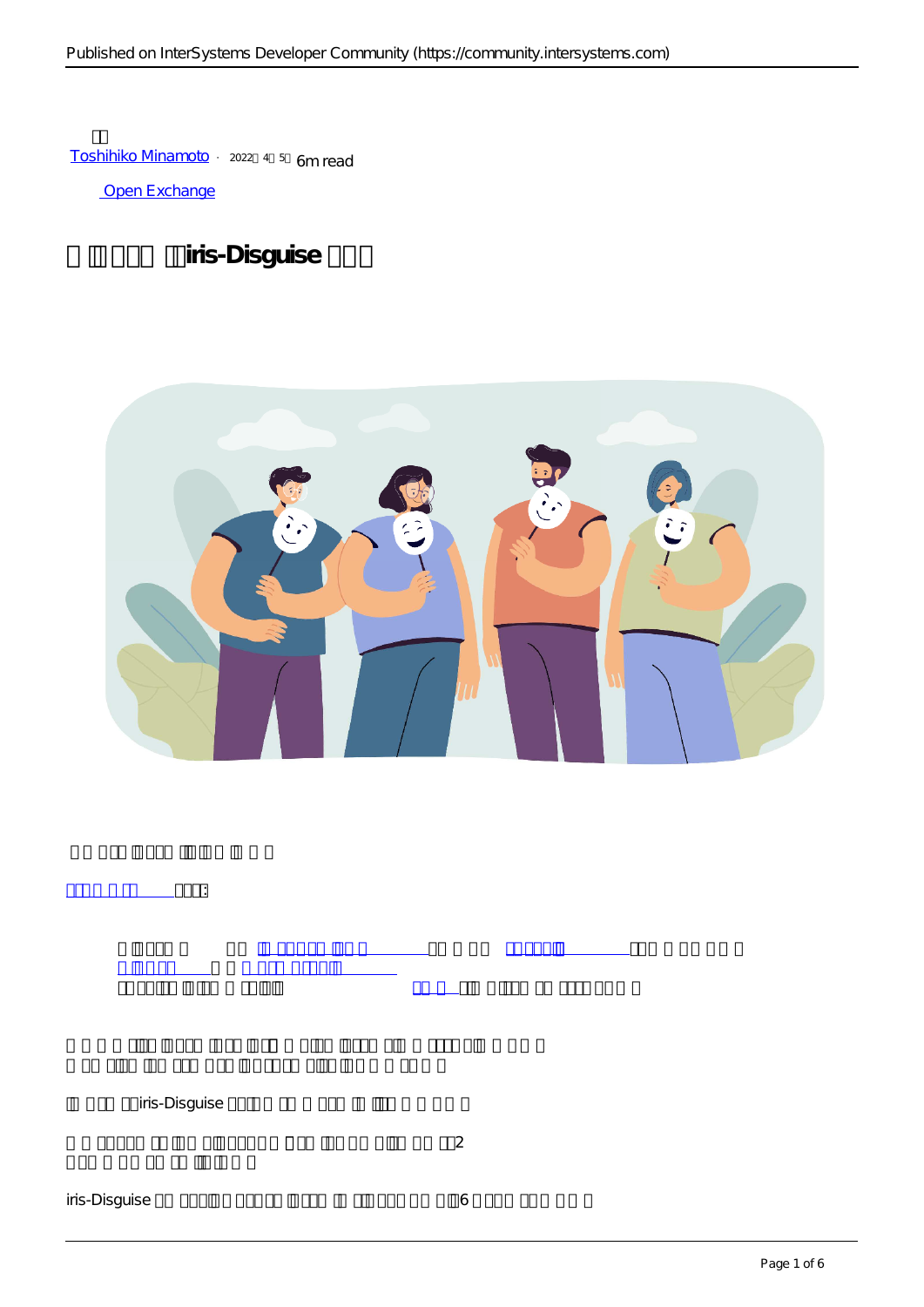- $\bullet$  $\bullet$
- $\bullet$
- 
- 
- 

iris-Disguise

 $dc$ .Disquise.Glasses

**DisguiseProcess** 

## CONFIDENTIAL

Do ##class(dc.Disguise.Strategy).Destruction("classname", "propertyname", "Word to re place")

 $3\,$ 

## CONFIDENTIAL

Class packageSample.FictionalCharacter Extends (%Persistent, dc.Disguise.Glasses) { Property Name As dc.Disguise.DataTypes.String(FieldStrategy = "DESTRUCTION"); }

Do ##class(packageSample.FictionalCharacter).DisguiseProcess()

| ID | Name         |
|----|--------------|
| 1  | Leonardo     |
| 2  | Donatello    |
| 3  | Michelangelo |
|    | Raphael      |



| ID | Name         |
|----|--------------|
| 1  | CONFIDENTIAL |
| 2  | CONFIDENTIAL |
| 3  | CONFIDENTIAL |
|    | CONFIDENTIAL |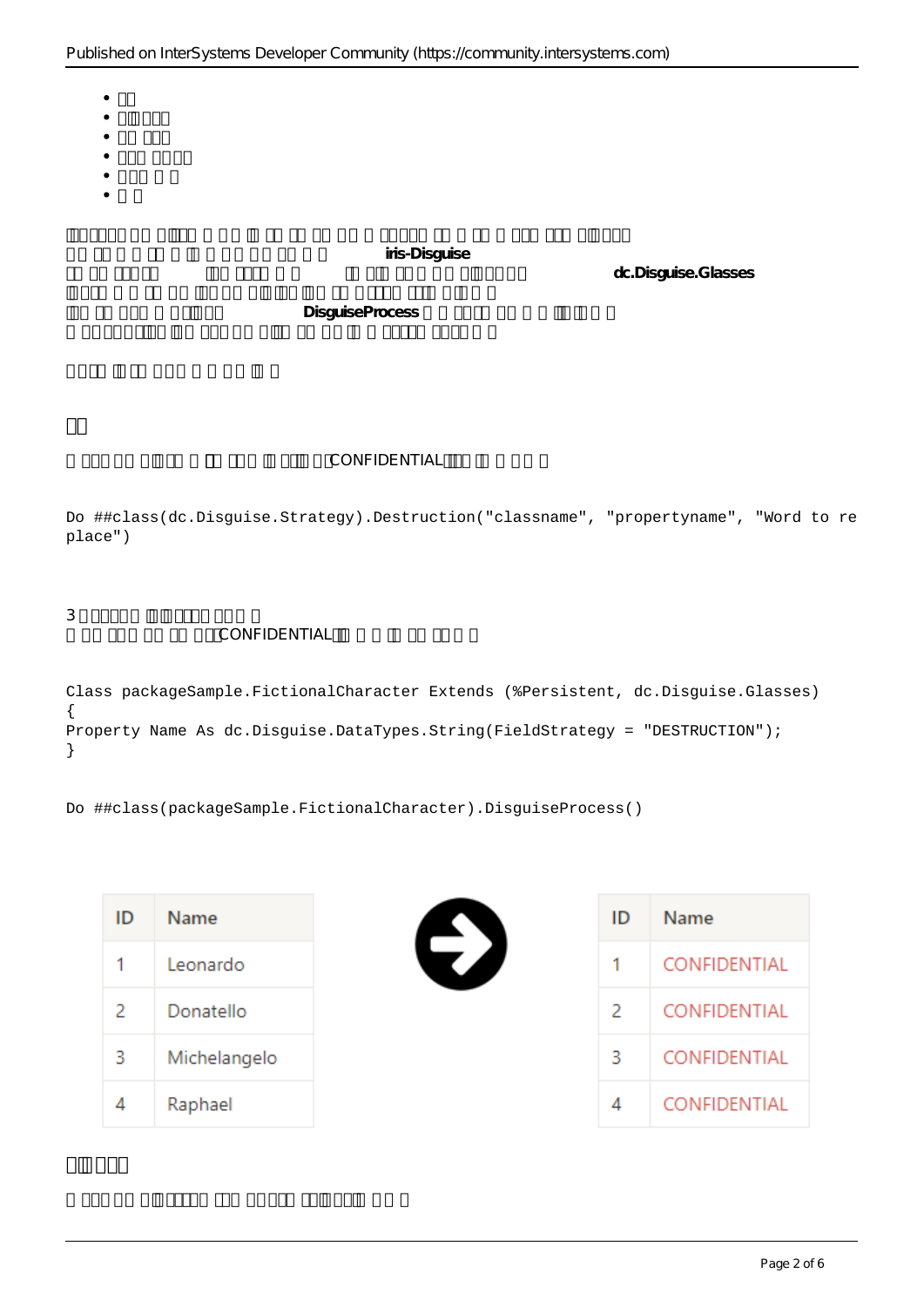Do ##class(dc.Disguise.Strategy).Scramble("classname", "propertyname")

```
Class packageSample.FictionalCharacter Extends (%Persistent, dc.Disguise.Glasses)
{
Property Name As dc.Disguise.DataTypes.String(FieldStrategy = "SCRAMBLE");
}
```
Do ##class(packageSample.FictionalCharacter).DisguiseProcess()

| ID | Name         | ID | Name         |
|----|--------------|----|--------------|
| 1  | Leonardo     | 1. | enodaroL     |
| 2  | Donatello    | 2  | ooelantID    |
| 3  | Michelangelo | 3  | lieanMclehog |
| 4  | Raphael      | 4  | aplehaR      |

Do ##class(dc.Disguise.Strategy).Shuffling("classname", "propertyname")

```
Class packageSample.FictionalCharacter Extends (%Persistent, dc.Disguise.Glasses)
{
Property Name As %String;
Property Weapon As dc.Disguise.DataTypes.String(FieldStrategy = "SHUFFLING");
}
```
Do ##class(packageSample.FictionalCharacter).DisguiseProcess()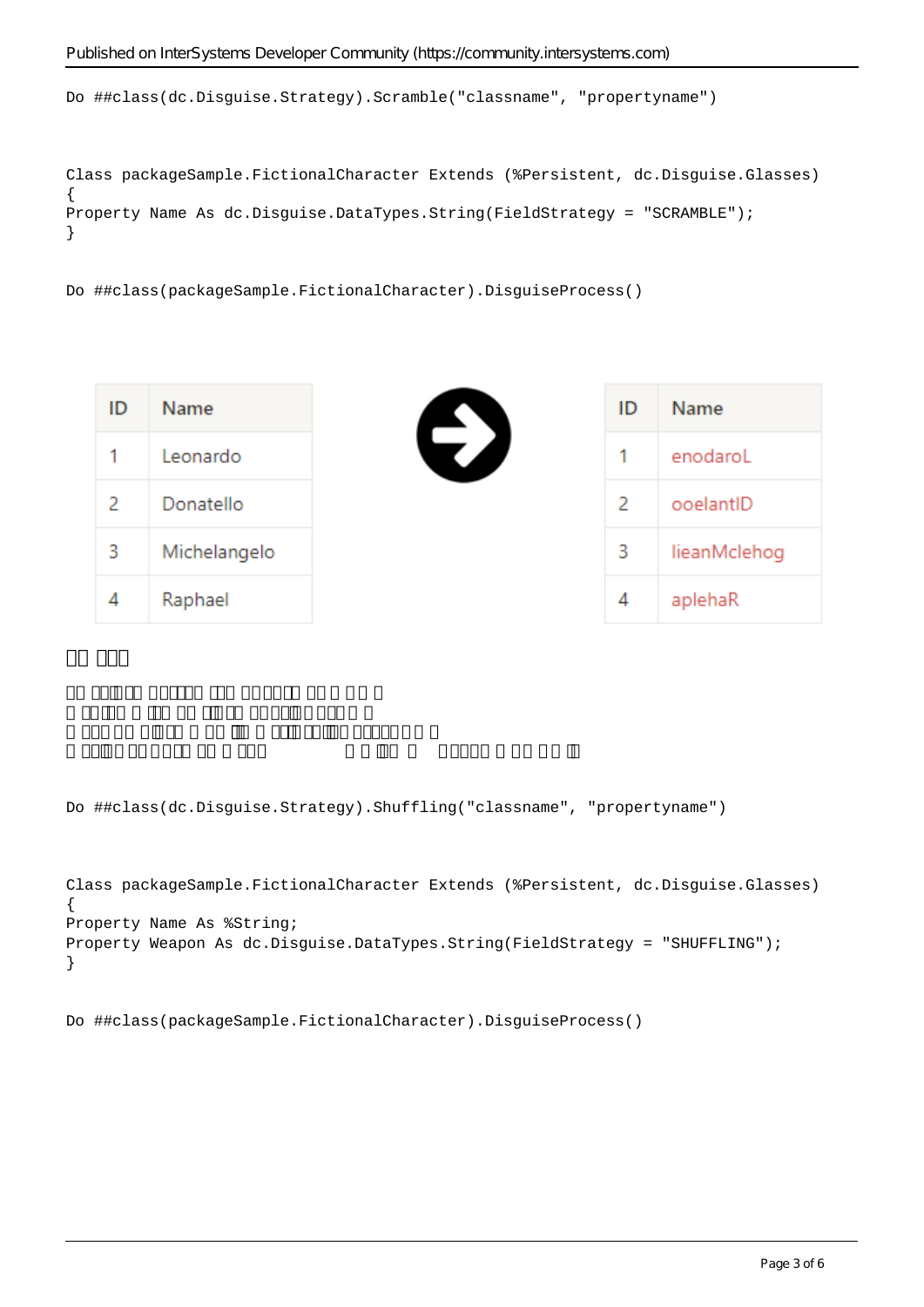| ID | Name         | Weapon   |
|----|--------------|----------|
|    | Leonardo     | Katana   |
| 2  | Donatello    | Bo       |
| 3  | Michelangelo | Nunchaku |
| 4  | Raphael      | Sai      |

このストラテジーは、データの一部を難読化します。クレジットカードを例にすると、456X XXXX XXXX X783

Do ##class(dc.Disguise.Strategy).PartialMasking("classname", "propertyname", prefixLe ngth, suffixLength, "mask")

PrefixLength suffixLength mask

```
Class packageSample.FictionalCharacter Extends (%Persistent, dc.Disguise.Glasses)
{
Property Name As %String;
Property SSN As dc.Disguise.DataTypes.PartialMaskString(prefixLength = 2, suffixLengt
h = 2;Property Weapon As %String;
}
```

```
Do ##class(packageSample.FictionalCharacter).DisguiseProcess()
```

| ID | Name         | <b>SSN</b>  | Weapon   | ID | Name         | <b>SSN</b>  | Weapon   |
|----|--------------|-------------|----------|----|--------------|-------------|----------|
|    | Leonardo     | 440-15-5966 | Katana   |    | Leonardo     | 44X-XX-XX66 | Katana   |
|    | Donatello    | 574-15-7023 | Bo       |    | Donatello    | 57X-XX-XX23 | Bo       |
|    | Michelangelo | 417-29-9142 | Nunchaku | з  | Michelangelo | 41X-XX-XX42 | Nunchaku |
| 4  | Raphael      | 035-01-5028 | Sai      | 4  | Raphael      | 03X-XX-XX28 | Sai      |

Do ##class(dc.Disguise.Strategy).Randomization("classname", "propertyname", "type", f rom, to)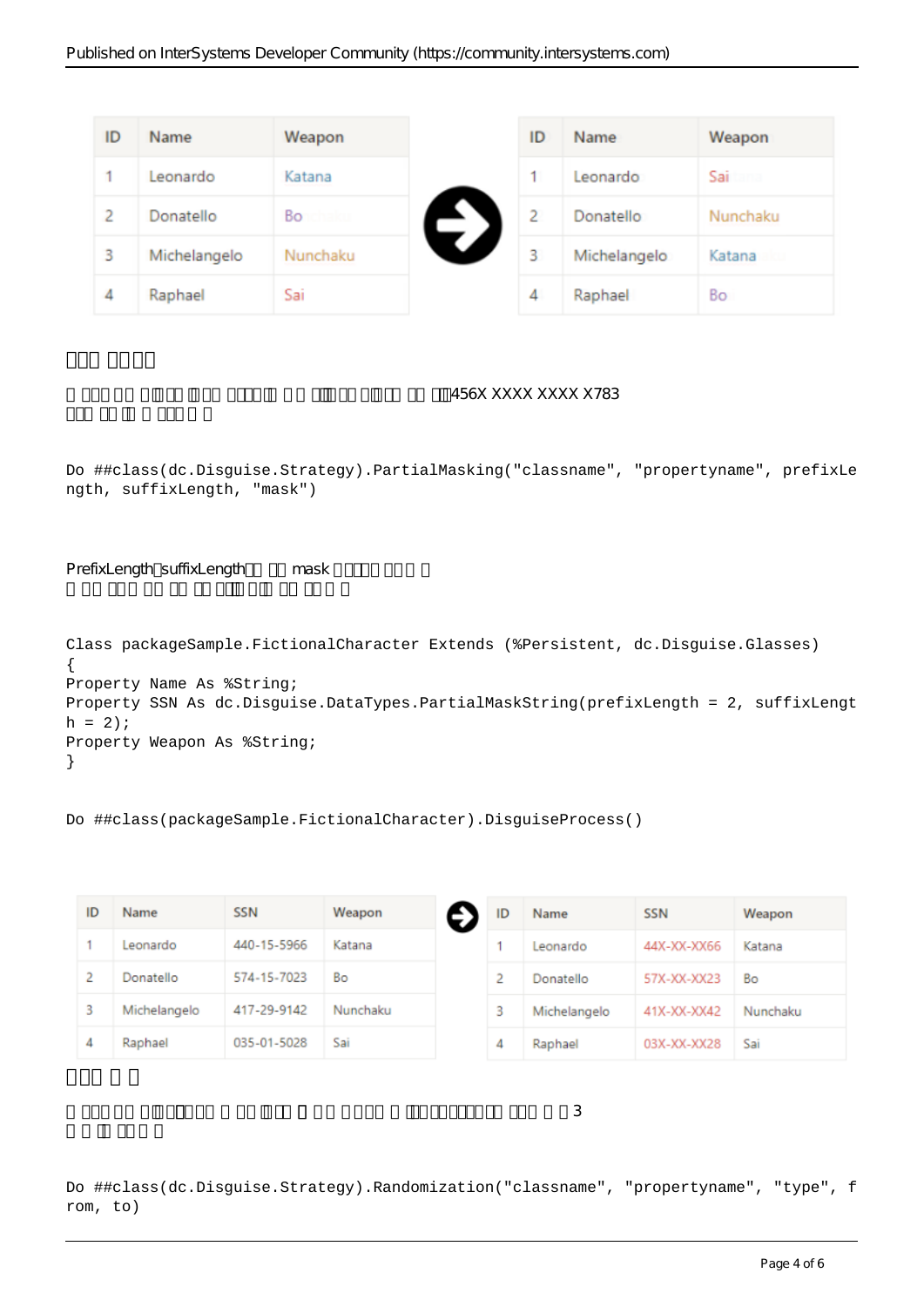|         | type: "integer" "numeric" | "da te"     | "integer" |      |
|---------|---------------------------|-------------|-----------|------|
| from to | numeric                   | 1.00 100.00 | integer   | 1100 |

Class packageSample.FictionalCharacter Extends (%Persistent, dc.Disguise.Glasses) { Property Name As %String; Property Age As dc.Disguise.DataTypes.RandomInteger(MINVAL = 10, MAXVAL = 25); Property SSN As %String; Property Weapon As %String; }

Do ##class(packageSample.FictionalCharacter).DisguiseProcess()

| ID | Name         | Weapon   | Age |
|----|--------------|----------|-----|
| 1  | Leonardo     | Katana   | 14  |
| 2  | Donatello    | Bo       | 14  |
| 3  | Michelangelo | Nunchaku | 13  |
|    | Raphael      | Sai      | 15  |

| ID | Name         | Weapon   | Age |
|----|--------------|----------|-----|
| 1  | Leonardo     | Katana   | 22  |
| 2  | Donatello    | Bо       | 11  |
| 3  | Michelangelo | Nunchaku | 17  |
| Δ  | Raphael      | Sai      | 19  |

iris-Disguise

Do ##class(dc.Disguise.Strategy).Fake("classname", "propertyname", "type")

type: "firstname" "lastname" "fullname" "company" "country" "city" "email"

```
Class packageSample.FictionalCharacter Extends (%Persistent, dc.Disguise.Glasses)
{
Property Name As dc.Disguise.DataTypes.FakeString(FieldStrategy = "FIRSTNAME");
Property Age As %Integer;
Property SSN As %String;
Property Weapon As %String;
}
```
Do ##class(packageSample.FictionalCharacter).DisguiseProcess()